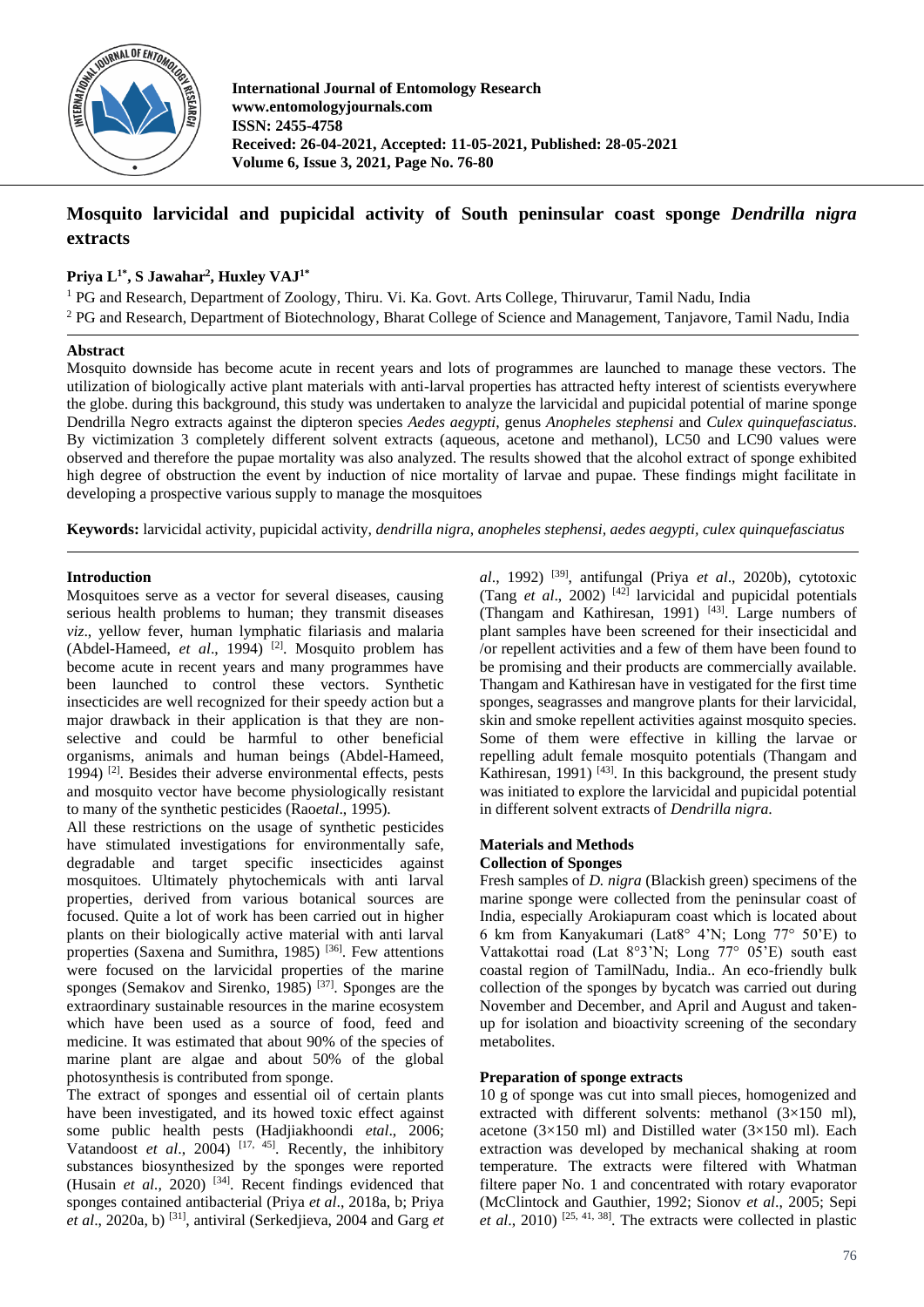vials and stored in the refrigerator for further studies (Aseer *et al.,* 2009) [7]. One gram of the residue was dissolved in 100 ml of respective solvents to make a 1% stock solution. Six different concentration of the extracts (100,200, 300, 400and 500mg/L) were prepared from the stock solution for subsequent testing.

## **Mosquito larvae and pupae**

Larvae of the three mosquito species *Aedes aegypti*, *Anopheles stephensi* and *Culex quinquefasciatus* were reared in enamel trays containing dechlorinated water. The larvae were fed with finely powdered mixture having 3:1 ratio of dog biscuits and dry yeast. The rearing water was changed daily. The pupae taken up for the study were assembled into two different category for three types of mosquito species (*Aedes aegypti, Anopheles stephensi* and *Culex quinquefasciatus*) as given below.

#### **Table 1**

| Larvae that emerged as pupae after larvicidal activity                                        | L.P. |
|-----------------------------------------------------------------------------------------------|------|
| $2$ Field pupae that were collected from the Stagnate water in $F_{\text{F.P.}}$<br>the Field |      |

## **Larvicidal bioassay**

Preliminary screening of mosquito larvicidal activity was carried out against the above mentioned three different mosquito larvae using the standard protocol of World Health Organization 1981 with minor modifications. In the present bioassay, 25 larvae were taken into six glass beakers (1500mLcapacity containing1000mLtap water) using a Pasteur pipette. Five different concentrations of the sponge extracts *viz*., 100, 200, 300, 400 and 500 mg/L taken up for the study. A control was also run simultaneously which comprised of water only. The experiment was carried out in glass beakers for 24 h at room temperature and after 24 hours the mortality rate was recorded and assessed. The study was undertaken intriplicates for further statistical analysis.

## **Pupicidal bioassay**

Twenty pupae were taken into six glass beakers (1500 mL capacity containing 1000 mL tapwater) using a Pasteur pipette. Five different concentrations of the sponge extracts *viz*., 100, 200, 300, 400 and 500 mg/L taken up for the study. A control was also run simultaneously which comprised of water only. The experiment was carried out in glass beakers for 24 h at room temperature and after 24 hours the mortality rate was recorded and assessed. The pupae mortality in each concentration and control was recorded after 24 hours of exposure from the average of three replicates. The mortality percentage was calculated using the Abbotts (1925).

$$
Percentage mortality of pupae = \frac{Number of dead pupae}{Number of pupae introduced} \times 100
$$

#### **Statistical analysis**

The  $LC_{50}$ ,  $LC_{90}$ , 95% confidence limits of upper confidence limit (UCL) and lower confidence limit (LCL) values were calculated by subjecting the average larvae mortality values to Sta tplus 2009 software on the guidelines of OECD recommended 'Probit' analysis (Finney, 1971) [13]. Using Abbotts (1925) formula, with the natural mortality observed in the negative controls, percentage mortalities were corrected.

#### **Abbotts formula**

#### P=PI–C/1–C

Where, PI and C denote the observed mortality rate and the natural mortality.

## **Results**

## **Larvicidalactivity**

The results of bio larvicidal activity of three different extracts (aqueous, acetone and methanol) of *D. nigra* against *Aedes aegypti, Culex quinquefasciatus* and *Anopheles stephensi* were tabulated.

The values of larvicidal activity against *Aedes aegypti* were recorded and LC50 were found to be 18.74 mg/L of aqueous extract followed by 6427 mg/L of ethanol extract and 100.07mg/L of acetone extract of *D. nigra* against *Aedes aegypti*. The LC90 values of *D. nigra* of aqueous and acetone extracts were164.59 and 269.76 mg/L respectively. The order of hierarchy of bio larvicidal activity of the three different extracts of *D. nigra* against *Aedes aegypti* was found to be aqueous  $>$  methanol  $>$  aectone at the LC 50 level (Table-1).

**Table 2:** Effect of aqueous, acetone and methanol extracts of the *D. nigra* against *Aedes aegypti, Culex quinquefasciatus* and *Anopheles stephensi* larvae

|                         |                |               |        | 95% Confidence Limit | $_{\rm LC90}$ |        | 95% Confidence Limit |
|-------------------------|----------------|---------------|--------|----------------------|---------------|--------|----------------------|
| <b>Mosquito species</b> | <b>Extract</b> | $LC50$ (mg/L) | LCL    | UCL                  | (mg/L)        | LCL    | UCL                  |
|                         | Aqueous        | 18.74         | 134.35 | 106.54               | 164.59        | 67.18  | 228.95               |
|                         | Acetone        | 100.07        | 20.74  | 173.42               | 269.76        | 201.31 | 328.41               |
| A. <i>aegypti</i>       | Methanol       | 64.27         | 53.83  | 138.7                | 508           | 426.67 | 645.48               |
|                         | Aqueous        | 66.62         | 50.67  | 139.41               | 472.03        | 400.45 | 586.34               |
| A.stephensi             | Acetone        | 76.35         | 25.07  | 143.85               | 184.4         | 110.89 | 237.87               |
|                         | Methanol       | 88.18         | 33.67  | 163.3                | 212.78        | 131.06 | 272.04               |
|                         | Aqueous        | 82.74         | 20.05  | 149.39               | 393.27        | 333.56 | 477.33               |
|                         | Acetone        | 62.12         | 7.12   | 104.27               | 167.95        | 128.65 | 200.4                |
| C. quinquefasciatus     | Methanol       | 74.45         | 8.78   | 124.21               | 137.09        | 81.71  | 180.1                |

LC50-median lethal concentration; LC90-90% lethal concentration; LCL–Lower confidence limit; UCL – Upper confidence limit The LC50 values for aqueous extracts of *D. nigra* against *A. stephensi* were 66.618 mg/L. followed byacetone extract with 76.35 mg/L. The LC90 values for

effective larvicidal activity were found to be acetone and it was 184.4mg/L. Successive effects was observed on methanol extract and it was 212.78 mg/L (Table-1).In the case of *C. quinquefasciatus,* acetone extracts was found to be high and the LC50 value was 2.12mg/L followed by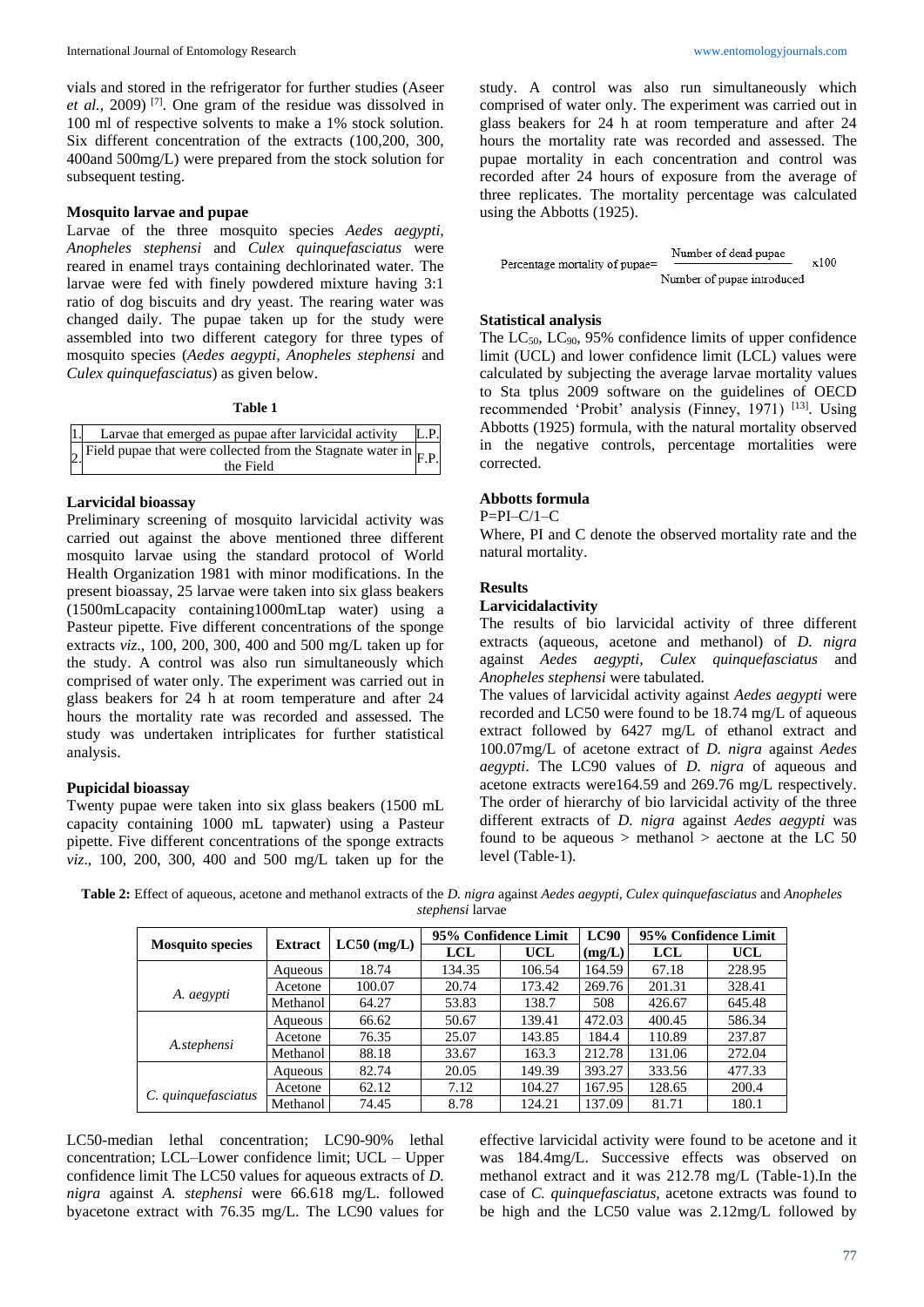74.45 mg/L and 82.74mg/L or methanol and aqueous extracts respectively (Table-1). The above results inferred that out of the three Interestingly it is noticed that aqueous extract of *D. nigra* showed 90% pupicidal activity to the L.P. at 50 mg/L against *A. aegypti*.

**Table 3:** Mortality percentage of aqueous, acetone and methanol extracts of the sponge *D. nigra* against *A. aegypti* pupae

|                                                               | Concentration (mg/L) |    |    |    |    |    |    |    |    |     |
|---------------------------------------------------------------|----------------------|----|----|----|----|----|----|----|----|-----|
| <b>Extract</b>                                                | 10                   |    | 20 |    | 30 |    | 40 |    | 50 |     |
|                                                               |                      |    |    |    |    |    |    |    |    |     |
| Aqueous                                                       | 55                   |    | 60 | 85 | 75 | 90 | 85 |    | 90 | 00  |
| Methanol                                                      | 10                   | 50 | 10 | 60 | 20 | 70 | 25 | 80 | 35 | 85  |
| Acetone                                                       | 20                   | 60 | 20 | 85 | 30 |    | 35 |    | 35 | 100 |
| I D Lerves that amargad as Dunas after large del activity. ED |                      |    |    |    |    |    |    |    |    |     |

arvae that emerged as Pupae after larvicidal activity; F.P.-Field Pupae

Lethal effect of different extracts of *D. nigra* against *A. stephensi* showed one hundred percent mortality in aqueous extract at 50 mg/L concentration to the mortality percentage of *C. quinquefasciatus* showed hundred per cent pupicidal activity to the field pupae at 50mg/L concentration in acetone extracts while aqueous and mosquito larvae tested, exposure of *A. aegypti* to aqueous extracts of *D. nigra*  showed the maximum larvicidal efficacy.

## **Pupicidal activity**

The acetone extract of *D. nigra* showed hundred percent pupicidal effect at 30 mg/L concentration to the field pupae (F.P.) and aqueous extract showed 90% mortality followed by methanol extract that 70% pupicidal activity to the field pupae.larval pupae, whereas ethanol and acetone extracts showed a less significant effect. It is evident that 65and 35% mortality were recorded to the L.P where as 60% and 40% of lethal effects were observed to the F.P. in methanol and acetone extracts of *D. nigra* against *A. stephensi* mosquito pupae (Table 3). Ethanol extract showed insignificant effect to both field pupae and L.P. (Table.4).

**Table 4:** Mortality percentage of aqueous acetone and methanol extracts of the sponge *D. nigra* against *A. stephensi* pupae

|                              | Concentration $(mg/L)$ |          |    |    |    |    |    |    |    |    |  |
|------------------------------|------------------------|----------|----|----|----|----|----|----|----|----|--|
| <b>Extract</b>               |                        | 10<br>20 |    |    | 30 |    | 40 |    | 50 |    |  |
|                              |                        |          |    |    |    |    |    |    |    |    |  |
| Aqueous                      | 20                     | 20       | 35 | 40 | 60 | 45 | 80 | 50 |    |    |  |
| Methanol                     |                        | 20       | 20 | 20 | 40 | 25 | 55 | 35 | 65 | 60 |  |
| Acetone                      |                        | 10       |    |    | 20 | 25 | 25 | 30 | 35 |    |  |
| 1 הויינות תוכן היה היה היה ה |                        |          |    |    |    |    |    |    |    |    |  |

L.P.-Larvae that emerged as Pupae after larvicidal activity; F.P.-Field Pupae

**Table 5:** Mortality percentage of aqueous acetone and ethanol extracts of the sponge *D. nigra* against *C. quinquefasciatus* pupae

|                |    | Concentration (mg/L) |                                                             |    |    |    |    |    |    |    |
|----------------|----|----------------------|-------------------------------------------------------------|----|----|----|----|----|----|----|
|                |    | 10                   | 20                                                          |    | 30 |    | 40 |    | 50 |    |
| <b>Extract</b> |    |                      | L.P. F.P. L.P. F.P. L.P. F.P. L.P. F.P. L.P. F.P. L.P. F.P. |    |    |    |    |    |    |    |
| Aqueous        | 10 |                      |                                                             | 35 |    | 40 | 20 |    |    | 60 |
| Methanol       |    | 20                   |                                                             | 35 | 20 | 40 | 25 | 50 |    |    |
| Acetone        | 30 |                      | 40                                                          |    |    |    |    |    |    |    |

L.P.-Larvae that emerged as Pupae after larvicidal activity: F.P.- Field Pupae

The values of pupicidal activity against *A. aegypti, A. stephensi* and *C. quinquefasciatus* were recorded and effective LC50 were found to be 5.64 mg/L of aqueous extract followed by 9.06 mg/L of acetone extract and 13.83 mg/L of methanol extract of *D. nigra* against *A. aegypti* pupa that collected from field (F.P) (Table - 5).

**Table 6:** The LC50 of aqueous, acetone and methanol extracts of the *D. nigra* against *A.aegypti, C. quinquefasciatus* and *A. stephensi* pupa that collected from field (F.P)

|                 | LC50(mg/L) |             |                    |  |  |  |  |  |  |
|-----------------|------------|-------------|--------------------|--|--|--|--|--|--|
| <b>Extracts</b> | A.aegypti  | A.stephensi | C.quinquefasciatus |  |  |  |  |  |  |
| Aqueous         | 5.64       | 38.06       | 40.05              |  |  |  |  |  |  |
| Acetone         | 9.06       | 80.8        | 18.12              |  |  |  |  |  |  |
| Methanol        | 13.83      | 58.5        | 123.3              |  |  |  |  |  |  |

Whereas effective LC50 values of pupae that emerged after larvicidal activity (L.P) was found to be 10.16 mg/L of aqueous extract against *A. aegypti* followed by 36.82 mg/L and 38.06 mg/L of ethanol and aqueous extract respectively against *A. stephensi* (Table - 6).

Table 6: The LC50 of aqueous, acetone and ethanol extracts of the *D. nigra* against *A. aegypti*, *C. quinquefasciatus* and *A. stephensi* pupa that emerged after larvicidal activity (L.P)

#### **Discussion**

Though synthetic insecticides are effective they create many problems like development of insecticide resistance (Lin *et al*., 2005). Therefore, usage of indigenous plant based products, could provide standardized measure for protection to the human population against various disease caused by mosquito. Many approaches that have been developed to control the mosquito menace. One such approach to prevent mosquito- borne disease is to kill at its larval stage. Many studies made use of plant extracts for mosquito control approach.

Kamaraj et al., (2011) <sup>[21]</sup> reported that plants derived extracts using different solvents crude extracts have potential larvicidal activity. To evaluate the potential larvicidal activity of the plant preliminary screening is a good measure (Ali *et al*. 2012) [4]. Insecticides of botanical origin may serve as suitable alternative biocontrol techniques in the future (Kamaraj et al., 2009)<sup>[22]</sup>.

Howard *et al.*, 2007<sup>[19]</sup> revealed that larval control can be the effective appropriate way in controlling the mosquitoes in breeding habitats, which are man-made. Fahd *et al*., 2013 reported that in early findings the effect of ethanol extract of *Annona squamosa* leaf was effective in larvicidal activity against *C. quinquefasciatus*. The results of the present study also confirm similar results with acetone extracts of *D. nigra*. Chloroform extract of *Millettia dura,* show higher larvicidal activity against the second instar larvae of *Aedes aegypti* was reported by Yenesew *et al*., (2003) [48] . Rahuman *et al.*,  $(2008)$ <sup>[3]</sup> stated that the extracts of *Jatropha curcas* and *Euphorbia tirucalli* were highly effective against the larvae of *A aegypti*, and the LC50 values were 35.39, 256.77, 384.19, 703.76, and 13.14 ppm against *A aegypti*. Chowdhury *et al*., (2008) [11], stated that *Solanum villosum* offers promised as a potential bio control agent against *Aedes aegypti* particularly in its markedly larvicidal effect.

In the present study, larvicidal efficacy of three extracts of *D. nigra* was assessed. Aqueous extract of *D. nigra* was found to be more effective in larvicidal activity with a minimum LC50 value of 18.47 mg/L against *A. aegypti.* A similar effect was also observed by Anandhan and Sorna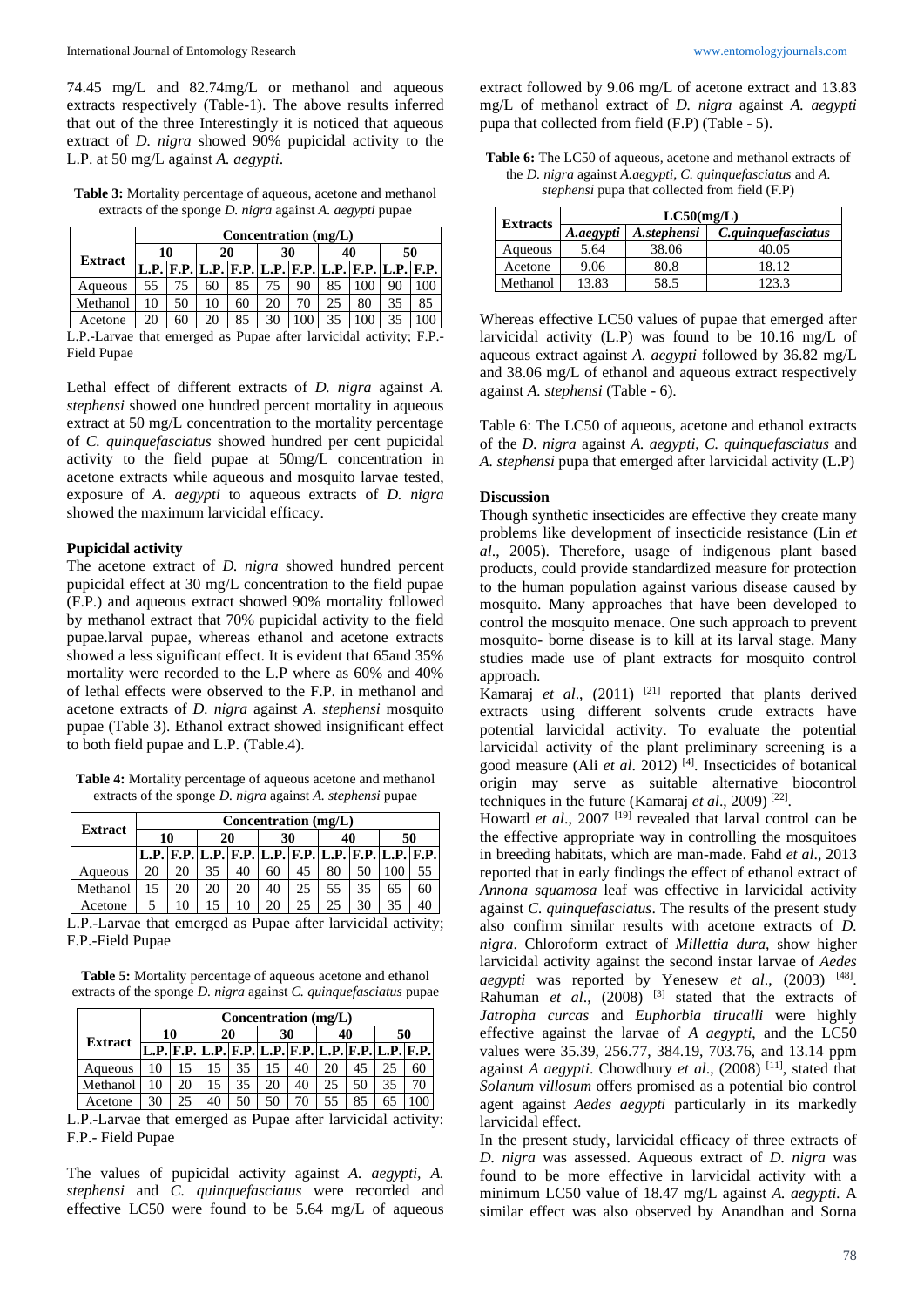kumari, (2011) [6] using *Gracilaria crassa* and *Hypnea valentia* in methanolic extract against *Aedes sp.* The LC50 values 66.618 mg/L for aqueous extracts of *D. nigra* was found to be promising against *A. stephensi* and mortality rate of *C. quinquefasciatus* was found to be high on the acetone extracts of *D. nigra*, and LC50 value was 62.12 mg/L. The results of Mullai and Jebanesan (2007) [26] on larvicidal effect of four different extracts of *Cucumis pubescens* leaf against *A. stephensi, C. quinquefasciatus*, and *A. aegypti* agrees with the relevant results of the present study. Sponges contains rich source of structurally diverse secondary metabolites. It is presumed that, the secondary metabolites offer a defence against mosquito larvae plays an effective role in larvicidal activity in the present investigation (Priya *et al*., 2018a, b; Priya *et al*., 2020a, b)  $[31]$ . Imaga *et al.*,  $(2010)$   $[20]$  indicated the presence of alkaloid, flavonoid, saponins and glycosides in the extract of *Carica papaya* leaves and these compounds have been found to possess high larvicidal activities against different species of mosquitoes (Shallan *et al*., 2005; Chapagain *et al*., 2008; Quevedo *et al*., 2012; Prakash *et al*., 2019) [10, 33,  $29$ . A similar study reported the evaluation of the use of *Parthenium hysterphourus* against mosquito *A. aegypti* (Muthukrishnan and Pushpalatha, 2001)  $[27]$  and combined effect of other phenolic acids *viz*., caffeic acid, vanillic acid, ansic acid, p-ansic acid, chlorogenic acid and parahydroxy benzoic acid may possess larvicidal and pupicidal property on *A. aegypti* and *C. quinquefasciatus*. Okumu, *et al*., (2007) [7] reported that the percentage emergence in most cases was less than the percentage pupation, which suggests some pupal mortality. The emergence inhibition (EI) values depicted with the neem oil formulation treatments were much lower than the respective lethal concentration (LC) values, an indication that the growth disruption activity of the neem product extended to pupal stages. In the present study, acetone extract of *D. nigra*  showed one hundred per cent pupicidal effect at 30 mg/L concentration to the field pupae (F.P.) against *A. aegypti*; at 50 mg/L concentration of aqueous extract to the larval pupae against *A. stephensi* and hundred percent pupicidal activity to the field pupae at 50 mg/L concentration in acetone extracts of *D. nigra* against *C. quinquefasciatus* were observed. Kumar *et al*., (2012) [23] reported that *Sargassum wightii* crude extract treatment resulted in higher larval and pupal mortality which might be due to the multiple actions of bioactive compounds present in the seaweed. A similar effect was also observed in the present study. The present study revealed that treatment of sponge extracts on *A. aegypti, A. stephensi* and *C. quinquefasciatus* contains a toxic chemical leading to remarkable mortality against subsequent developmental stages of mosquito life cycle. Observations showed that seaweed contained chemical that brought out such mortality to the larvae and pupae. Moreover it acts as a regulator of growth in immature larvae to the adult emergence.

#### **Reference**

- 1. Abbott WS. A method of computing the effectiveness of insecticides. J Econ Entomol,1925:18:265-7.
- 2. Abdel-Hameed A, Kiviranta J, Sivonec K, Nienela S, Carlberg G. Algae in mosquito breeding sites and the effectiveness of the mosquito larvicide Bacillus thuringiensis H14. World journal of Microbiology and Biotechnology,1994: 8:151-159.
- 3. Abdul Rahuman A, Venkatesan P, Gopalakrishnan G. Mosquito larvicidal activity of oleic and linoleic acids isolated from Citrullus colocynthis (Linn.) Schrad. Parasitology research,2008:103(6):1383-1390.
- 4. Ali MS, Ravikumar S, Beula JM. Spatial and temporal distribution of mosquito larvicidal compounds in mangroves. Asian Pacific Journal of Tropical Disease,2012:2(5):401-404.
- 5. Aliya R, Shamaeel M. Phytochemical evaluation of four coenocyticgreen sponges from the coast of Karachi, Pakistan Journal of Marine Biology (Mar. Res.),1999:5:65-76.
- 6. Anandhan S, Sornakumari H. Bio restraining potentials of marine macroalgae collected from Rameshwaram, Tamil Nadu. J Res Biol,2011:5:385-392.
- 7. Aseer M, Sujith S, Kiran GS, Selvin J, Shakir C, Gandhimathi R *et al*. Biopotentials of sponges collected from southwest coast of India. Journal of Marine Science and Technology,2009:17(1):67-73.
- Bowers WS. Biorational approaches for insect control. Korean J Appl Entomol,1992:31:289-303.
- 9. Brown AW. Insecticide resistance in mosquitoes: a pragmatic review. Journal of the American Mosquito Control Association,1986:2(2):123-140.
- 10. Chapagain BP, Saharan V, Wiesman Z. Larvicidal activity of saponins from Balanites aegyptiaca callus against Aedes aegypti mosquito. Bioresource technology,2008:99(5):1165-1168.
- 11. Chowdhury N, Ghosh A, Chandra G. Mosquito larvicidal activities of Solanum villosum berry extract against the dengue vector Stegomyia aegypti. BMC Complementary and Alternative Medicine,2008:8(1):10.
- 12. Fahd A, Al-Mekhlafi Taha NA, Mashaly AM, Wadaan MA. Larvicidal Activity of Selected Xerophytic Plants against Culex pipiens and Aedes caspius (Diptera: Culicidae). Pakistan J Zool,2013:45(1):241-246.
- 13. Finney DJ. Probit analysis. Cambridge (England), Cambridge University Press, 1971.
- 14. Garg HS, Sharma T, Bhakuni DS, Pramanik BN, Bose AK. An antiviral sphingosine derivative from green alga Ulvafasciata, Tetrahedron Letters, 33, 1641-1644.
- 15. Govindarajan M, Jebanesan A, Pushpanathan T, Samidurai K. Studies on effect of Acalypha indica L.(Euphorbiaceae) leaf extracts on the malarial vector, Anopheles stephensi Liston (Diptera: Culicidae). Parasitology research,2008:103(3):691-695.
- 16. Grainge M, Ahmed H. Handbook of plants and pest control properties, New York, 1988, 470.
- 17. Hadjiakhoondi A, Sadeghipour-Roodsari HR, Vatandoost H, Khanavi M, Abaee MR, Vosoughi M *et al*. Fatty acid composition and toxicity of Meliaazedarach L. fruits against malaria vector Anopheles stephensi. Iranian J PharmSci,2006:2(2):97- 102.
- 18. Harder R, Oppermann A. Uber AntibiotischeStoffebie den Grunalgen Stichoccus bacillaris and Proto siphonbomyoides, Archives of Microbiology,1953:19:398-401.
- 19. Howard AF, Zhou G, Omlin FX. Malaria mosquito control using edible fish in western Kenya: preliminary findings of a controlled study. BMC public health,2007:7(1):199.
- 20. Imaga NA, Gbenle GO, Okochi VI, Adenekan S, Duro-